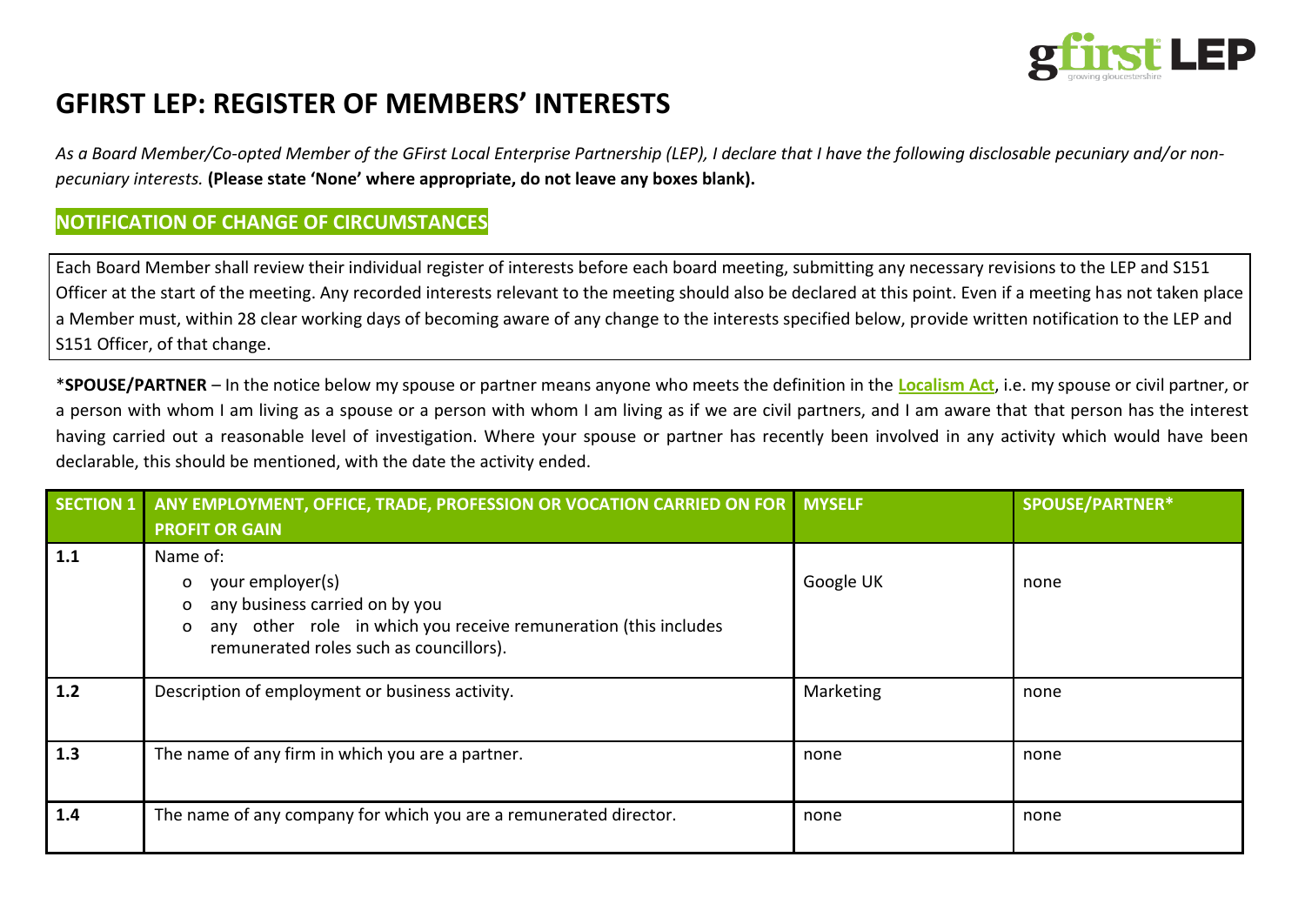

| <b>SECTION 2</b> | <b>SPONSORSHIP</b>                                                                                                                                                                                                                                                                                                                                                                                                                                                                                                                                                                                                                                                                                                       | <b>MYSELF</b> | <b>SPOUSE/PARTNER</b> |
|------------------|--------------------------------------------------------------------------------------------------------------------------------------------------------------------------------------------------------------------------------------------------------------------------------------------------------------------------------------------------------------------------------------------------------------------------------------------------------------------------------------------------------------------------------------------------------------------------------------------------------------------------------------------------------------------------------------------------------------------------|---------------|-----------------------|
| 2.1              | Any financial benefit obtained (other than from the LEP) which is paid as a result<br>of carrying out duties as a Member. This includes any payment or financial benefit<br>from a Trade Union within the meaning of the Trade Union and Labour Relations<br>(Consolidation) Act 1992 (a).                                                                                                                                                                                                                                                                                                                                                                                                                               | none          | none                  |
| <b>SECTION 3</b> | <b>CONTRACTS</b>                                                                                                                                                                                                                                                                                                                                                                                                                                                                                                                                                                                                                                                                                                         | <b>MYSELF</b> | <b>SPOUSE/PARTNER</b> |
| 3.1              | Any contract for goods, works or services with the LEP which has not been fully<br>discharged by any organisation named at 1.1.                                                                                                                                                                                                                                                                                                                                                                                                                                                                                                                                                                                          | none          | none                  |
| 3.2              | Any contract for goods, works or services entered into by any organisation named<br>at 1.1 where either party is likely to have a commercial interest in the outcome of<br>business being decided by the LEP.                                                                                                                                                                                                                                                                                                                                                                                                                                                                                                            | none          | none                  |
| <b>SECTION 4</b> | <b>LAND OR PROPERTY</b>                                                                                                                                                                                                                                                                                                                                                                                                                                                                                                                                                                                                                                                                                                  | <b>MYSELF</b> | <b>SPOUSE/PARTNER</b> |
| 4.1              | Any interest you or any organisation listed at 1.1 may have in land or property<br>which is likely to be affected by a decision made by the LEP.<br>This would include, within the area of the LEP:<br>Any interest in any land in the LEP areas, including your place(s) of residency<br>0<br>Any tenancy where the landlord is the LEP and the tenant is a body in which<br>O<br>the relevant person has an interest<br>Any licence for a month or longer to occupy land owned by the LEP.<br>0<br>For property interests, please state the first part of the postcode and the Local<br>Authority where the property resides. If you own/lease more than one property in<br>a single postcode area, please state this. | none          | none                  |
| <b>SECTION 5</b> | <b>SECURITIES</b>                                                                                                                                                                                                                                                                                                                                                                                                                                                                                                                                                                                                                                                                                                        | <b>MYSELF</b> | <b>SPOUSE/PARTNER</b> |
| 5.1              | Any interest in securities of an organisation under 1.1 where: -<br>that body (to my knowledge) has a place of business or land in the area of<br>(a)<br>the LEP; and<br>$either -$<br>(b)<br>(i)<br>the total nominal value of the securities exceeds £25,000 or one<br>hundredth of the total issued share capital of that body; or                                                                                                                                                                                                                                                                                                                                                                                    | none          | none                  |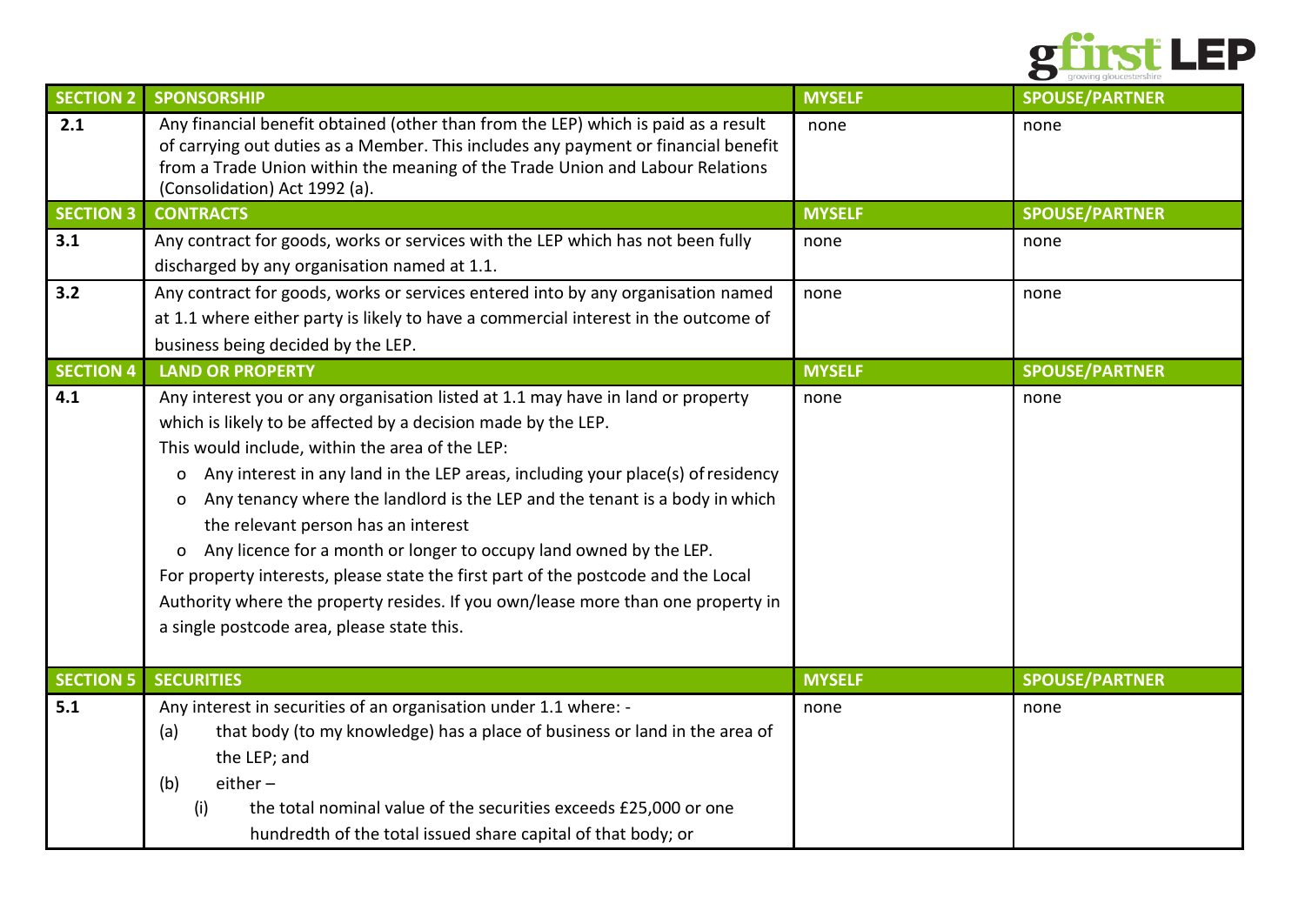

|     | (ii) if the share capital of that body is of more than one class, the total<br>nominal value of the shares of any one class in which has an interest |               |                       |
|-----|------------------------------------------------------------------------------------------------------------------------------------------------------|---------------|-----------------------|
|     | exceeds one hundredth of the total issued share capital of that class.                                                                               |               |                       |
|     | SECTION 6 GIFTS AND HOSPITALITY                                                                                                                      | <b>MYSELF</b> | <b>SPOUSE/PARTNER</b> |
| 6.1 | Any gifts and/or hospitality received as a result of membership of the LEP (above                                                                    | none          |                       |
|     | the value of £50).                                                                                                                                   |               |                       |

### **OTHER INTERESTS: MEMBERSHIP OF ORGANISATIONS**

*I am a member of, or I am in a position of general control, a trustee of, or participate in the management of:*

1. Any body to which I have been appointed or nominated by the LEP:

none

2. Any body exercising functions of a public nature (eg school governing body or another LEP):

none

3. Any body directed to charitable purposes:

none

4. Any body, one of whose principal purposes includes the influence of public opinion or policy (including any political party or trade union):

none

5. Any local authority (please state any interests you hold as LA leaders/cabinet members for LA land, resources and the LA's commercialinterests):

none

6. Any other interest which I hold which might reasonably be likely to be perceived as affecting my conduct or influencing my actions in relation to my role: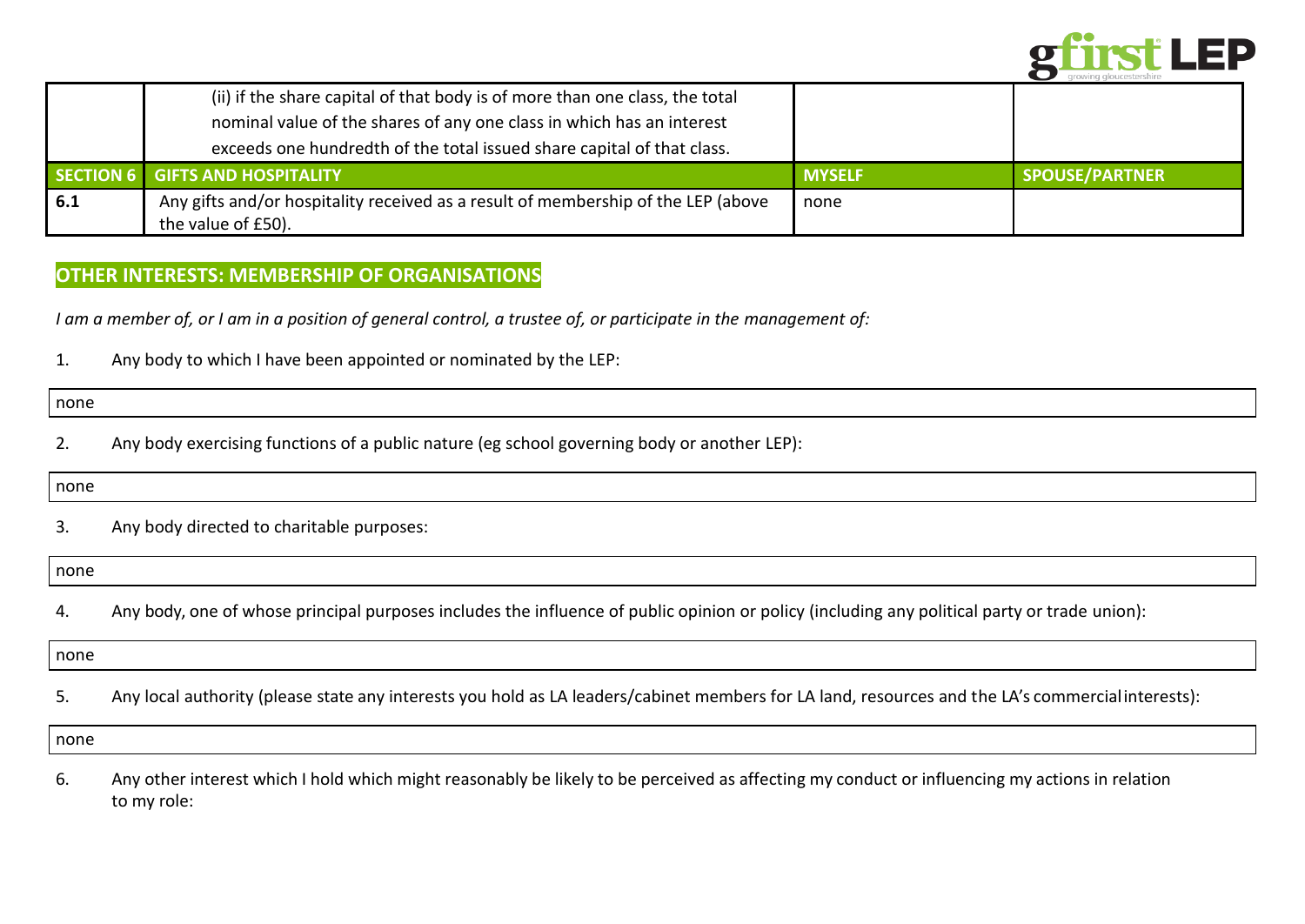

#### none

## **MEMBER'S DECLARATION AND SIGNATURE**

*I confirm that having carried out reasonable investigation, the information given above is a true and accurate record of my relevant interests, given in good faith and to the best of my knowledge;*

| <b>Date</b>          | 22/Sept/2021  |
|----------------------|---------------|
| <b>Member's Name</b> | Matt Charman  |
| (Capitals – in full) |               |
| Signature            | $\sim$ $\sim$ |

## **RECEIPT BY LEP**

| Date received by the LEP                | 28.09.2021 |
|-----------------------------------------|------------|
| <b>Signature of LEP Chief Executive</b> |            |

## **RECEIPT BY S151 OFFICER**

| Date received by the S151 Officer | 3.11.21       |
|-----------------------------------|---------------|
| Signature of S151 Officer         | $1111$ compar |